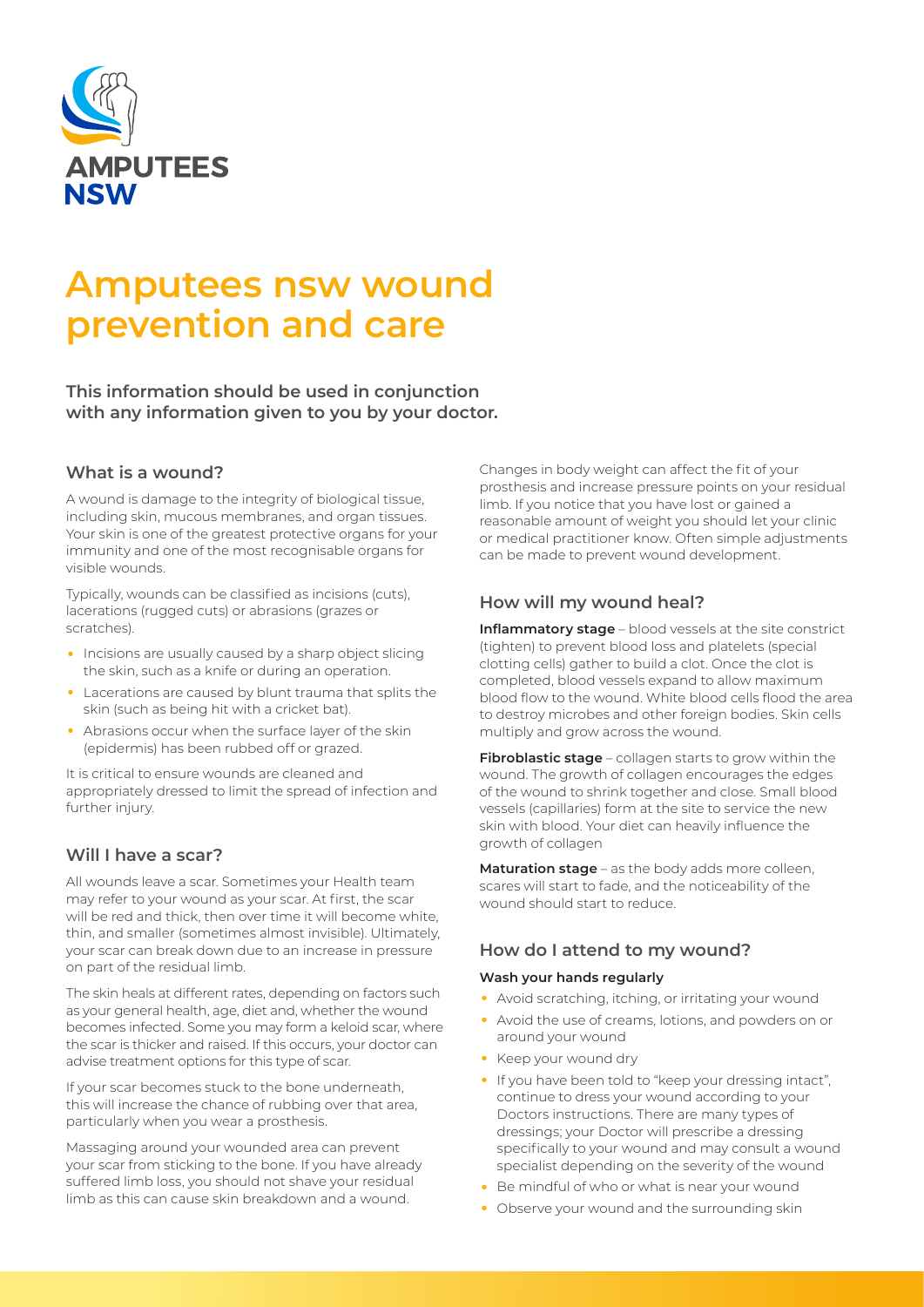# **What are the barriers to my wound healing?**

Factors that can slow your wound healing process include:

- Dead skin (necrosis) dead skin and foreign materials interfere with the healing process
- Infection an open wound may develop a bacterial infection. The body fights the infection rather than healing the wound
- Haemorrhage persistent bleeding will keep the wound margins apart
- Mechanical damage for example, if you are immobile. you are at risk of bedsores because of constant pressure and friction
- Diet poor food choices may deprive the body of the nutrients it needs to heal the wound, such as vitamin C, zinc, and protein
- Medical conditions such as diabetes, anaemia and some vascular diseases that restrict blood flow to the area, or a disorder that hinders the immune system
- Age wounds tend to take longer to heal in elderly people
- Medicines certain drugs or treatments used in the management of some medical conditions may interfere with the body's healing process
- Smoking cigarette smoking impairs healing and increases the risk of complications
- Varicose veins restricted blood flow and swelling can lead to skin breakdown and persistent ulceration
- Dryness wounds (such as leg ulcers) that are exposed to the air are less likely to heal
- The various cells involved in healing, such as skin cells and immune cells need a moist environment
- Friction –unnecessary rubbing against your prosthesis or clothing including footwear can cause abrasion

# **How do I know if my wound could be infected?**

- Increased pain
- Redness, swelling, and warm/hot to touch
- Increased bleeding
- Wound discharge (may or may not be offensive smelling and sometimes yellow or green in colour)
- The injury is not healing as expected, breaking open or starting to separate
- Generally feeling unwell
- Increased temperature feeling hot or cold

# **Why might my wound breakdown?**

Some of the many causes of a chronic skin wound can include:

- Being immobile (pressure injuries or bed sores), where persistent localised pressure restricts blood flow
- Significant trauma injury to the skin
- Surgery incisions (cuts made during operations) may become infected and slow to heal
- Underlying medical conditions such as diabetes or some types of vascular disease
- Skin Cancers and Burns
- Trophic ulcers, where a lack of sensation allows everyday trauma to lead to an ulcer – such as in diabetic neuropathy and leprosy.

### **How can I prevent further wounds from developing?**

- Do not take drugs that interfere with the body's natural healing process if possible. Inflammatory drugs such as ibuprofen may hamper the action of immune system cells
- Unless your doctor directs you otherwise, eat a well-balanced diet high in protein (e.g., meat, nuts, eggs, dairy, soy) with moderate amounts of healthy carbohydrates (e.g., wholegrain bread and cereals) to help your body replace and repair damaged tissue
- Vitamin A, C, Zinc, and Copper will help your body heal and build collagen to support repair
- Minimise the amount of time your wound is exposed to air while changing dressings
- Avoid antiseptic creams, sprays, and body washes especially to open sound.
- Maintain regular exercise unless directed otherwise by your doctor or Physiotherapist. This will increase your blood flow and promote faster healing
- Do not smoke

# **What do I do if I am concerned about my wound?**

If you are concerned you have a wound infection:

- Visit your GP or nearest medical centre
- Contact your Amputee Clinic
- Contact your Prosthetist. They may be able to adjust your prosthesis to prevent wound development

# **How will my health team assess and diagnose a wound?**

Assessing your wound will determine if it is an Acute, Pressure and Chronic Wound and may in turn lead to a more formal assessment.

- Physical examination including inspection of the wound and assessment of the local nerve and blood supply
- Medical history including information about chronic medical conditions, recent surgery, and drugs that you routinely take or have recently taken
- Blood and urine tests
- Biopsy of the wound
- Culture of the wound to look for any (pathogenic) disease-causing micro-organisms